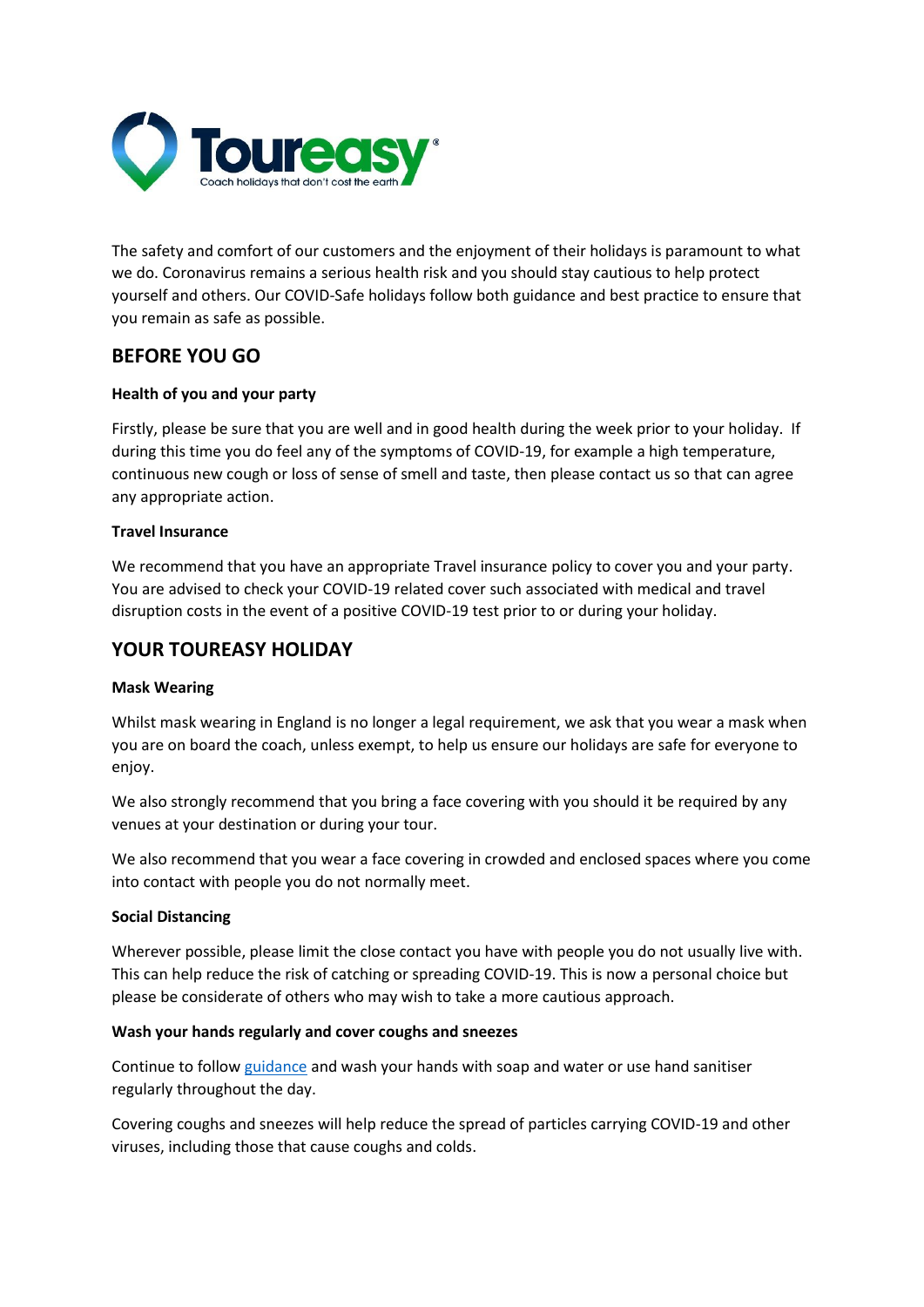### **Temperature Checking**

All drivers are temperature checked prior to starting their shift and all passengers are required to be temperature checked prior to boarding the vehicle.

## **Hand Sanitiser**

Antibacterial hand gel is available on every vehicle for both drivers and passengers to use. We kindly ask that you clean your hands upon boarding and alighting the vehicle.

## **Cleaning**

Our coach partners have implemented enhanced cleaning regimes onboard which includes the disinfection of all high contact areas with antiviral products and fogging systems.

## **Onboard toilets**

Onboard toilets are generally available on all our holidays but we currently ask that you use them only in an emergency. Regular stops will be made throughout your journey to ensure your comfort.

#### **Disembarking the coach**

Please remain seated on arrival and follow the instructions of your driver and the hotel staff.

When retrieving your suitcase, please take the opportunity to wipe down the handle prior to use. Some hotels may assist with porterage, but we suggest that you handle your own luggage wherever possible.

## **Your hotel**

Each hotel has its own individual guidelines and procedures in place. Please follow these throughout your stay.

#### **Your bedroom**

Hotel housekeeping will sanitise your room ahead of your arrival. There may also be some restrictions to usual services available in your room during you stay, such as:

There may be reduced/or no housekeeping in guest rooms during your stay in order to reduce the possibility of cross contamination. Should you require clean linen or towels, tea and coffee or anything else during your stay, please do not hesitate to ask at reception

Decorative and non-essential items may be removed from your room, for example welcome leaflets, cushions, bed runners, etc. This is to keep surfaces as clear as possible for cleaning.

## **During your stay**

Should you begin to feel unwell whilst you are away, we ask that you tell a member of hotel staff, your tour driver or contact us directly. Should you become unwell in your room, please do not leave your room, but call reception to advise the hotel staff. Depending on the nature of your symptoms, they may take the necessary steps to isolate you. Please do not panic, we will be in touch every step of the way. We and our hotels also recognise that not all symptoms and illnesses are COVID-19 related!

If you have an emergency and need us outside of these hours, then please call us on 0117 244 4247.